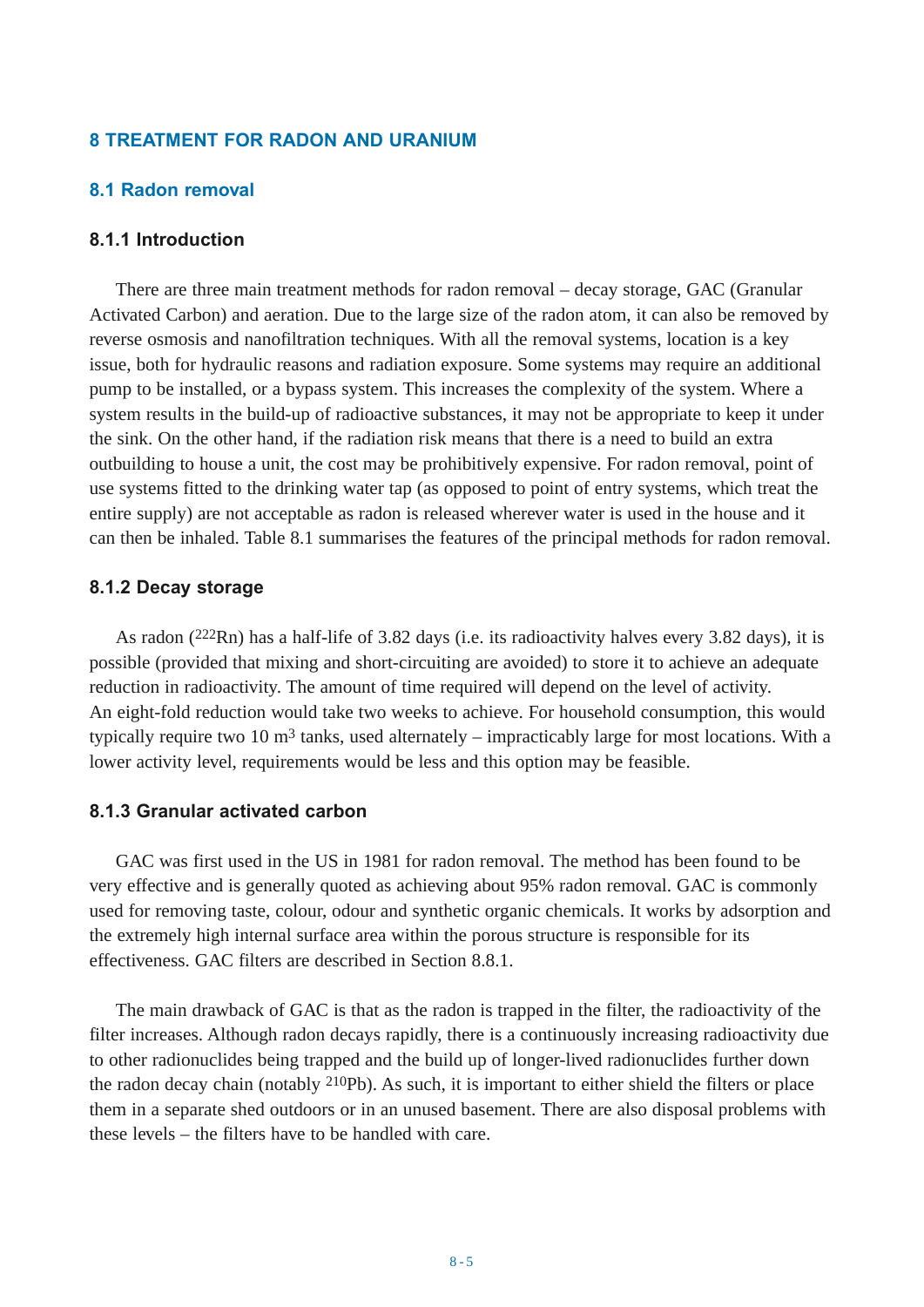| í                     |
|-----------------------|
| l<br>ť<br>i<br>г<br>I |
|                       |

| <b>Other issues</b>                  | designed for each site. Would require<br>Low maintenance. Would need to be<br>Cannot handle higher levels easily.<br>further testing and monitoring. | A number of available carbons have<br>(free download from EPA) to assess<br>program available for home users<br>been specifically tested for radon<br>radiation risks and removal rates.<br>Waste disposal and maintenance<br>Widely used in USA. Computer<br>removal. Not as effective<br>or 'safe' as aeration<br>are key concerns | system. From initial observations, size<br>Provides a complete water treatment<br>of GAC filter too small for effective<br>No specific units have quoted radon<br>complex waste/maintenance issues.<br>removal rates. Expensive, and<br>radon removal | build up and reasonable costs, aeration<br>With less disposal issues, no radiation<br>systems available. Low maintenance<br>softening. Some very good package<br>unless water is very hard and needs<br>Can operate without pre-treatment,<br>- one annual clean recommended.<br>appears to be the best solution. |
|--------------------------------------|------------------------------------------------------------------------------------------------------------------------------------------------------|--------------------------------------------------------------------------------------------------------------------------------------------------------------------------------------------------------------------------------------------------------------------------------------------------------------------------------------|-------------------------------------------------------------------------------------------------------------------------------------------------------------------------------------------------------------------------------------------------------|-------------------------------------------------------------------------------------------------------------------------------------------------------------------------------------------------------------------------------------------------------------------------------------------------------------------|
| per household<br>Approximate<br>cost | on size of tank and<br>ventilation system.<br>depending<br>Variable,                                                                                 | pre-treatment and<br>replacement and<br>no new building<br>Possible annual<br>$£500 - £1,000,$<br>assuming no<br>required.<br>filter                                                                                                                                                                                                 | About £2,500                                                                                                                                                                                                                                          | $£1,000$ upward.<br>Running costs<br>about $£20$ p/a.                                                                                                                                                                                                                                                             |
| <b>Disposal</b><br>issues            | Good ventilation<br>system required<br>(or very large<br>tanks).                                                                                     | specialist disposal. Inigh disposal costs<br>radioactive and high<br>placement/shielding.<br>Carbon becomes<br>reported around<br>Used filter may<br>radiation doses<br>needs careful<br>filter as well<br>need                                                                                                                      | As GAC above.                                                                                                                                                                                                                                         | ventilation<br>Adequate<br>required.                                                                                                                                                                                                                                                                              |
| <b>Availability</b>                  | readily available.<br>Storage tanks                                                                                                                  | suitable apparatus.<br>Many carbon<br>suppliers and<br>technology.<br>Common                                                                                                                                                                                                                                                         | water treatment<br>- domestic<br>companies.<br>Yes                                                                                                                                                                                                    | companies are able<br>technology but not<br>for this application<br>to design and test<br>ready-tested ones<br>systems. A few<br>Widely used<br>at this scale<br>available.                                                                                                                                       |
| <b>Efficiency</b>                    | Up to 100%                                                                                                                                           | Up to $>99.9\%$<br>Variable.                                                                                                                                                                                                                                                                                                         | Unknown. May be<br>up to 99.9%                                                                                                                                                                                                                        | Up to >99.9%                                                                                                                                                                                                                                                                                                      |
| Treatment<br>option                  | Decay storage                                                                                                                                        | GAC specifically<br>radon removal<br>designed for                                                                                                                                                                                                                                                                                    | $GAC - standard$<br>water treatment<br>package                                                                                                                                                                                                        | Aeration                                                                                                                                                                                                                                                                                                          |